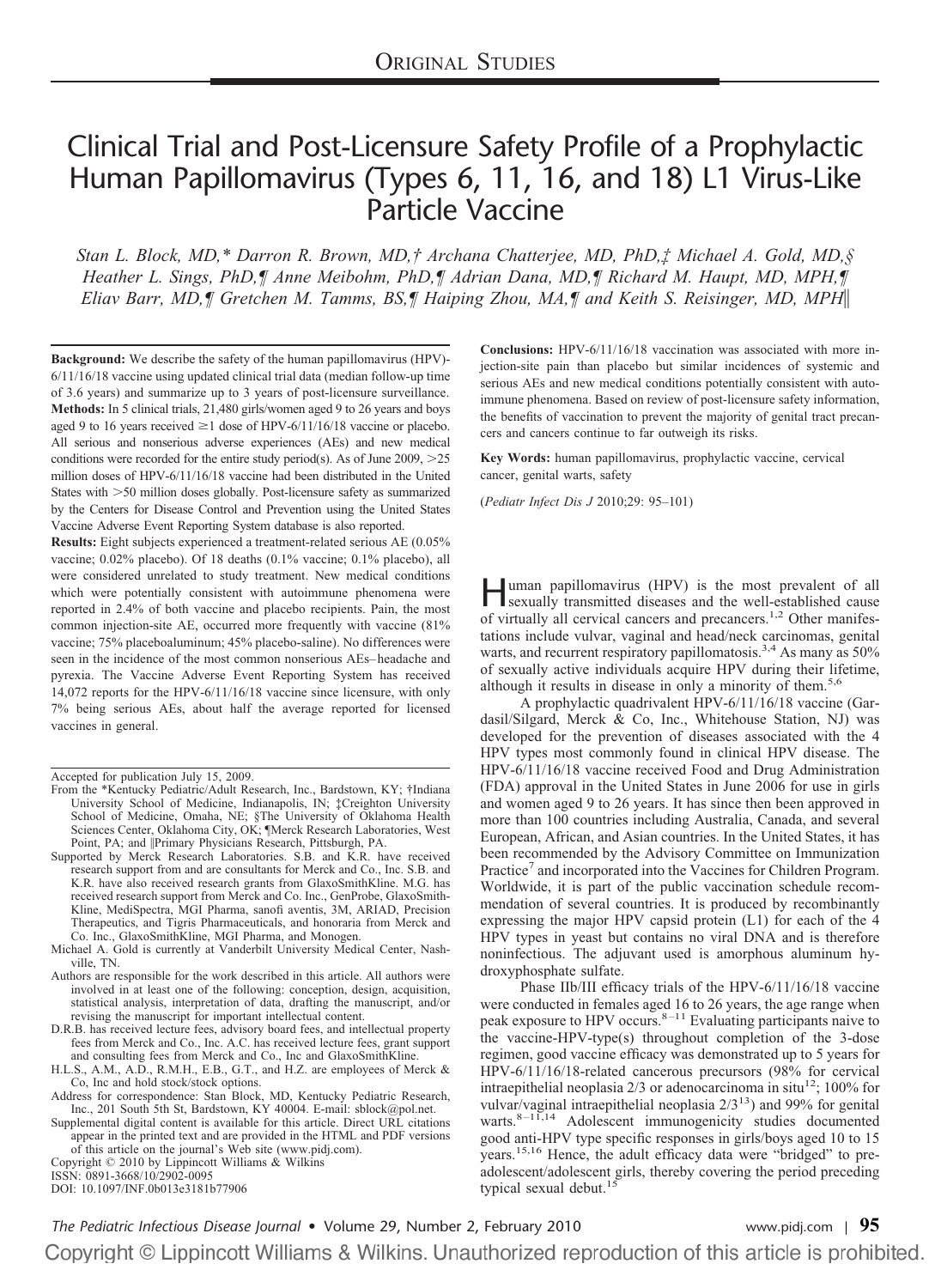Updated safety results have been generated for the HPV-6/ 11/16/18 vaccine, which now include more complete data for 3 of the aforementioned trials that were ongoing at the time of the original application. These safety outcomes include injectionsite, systemic and serious AEs, deaths, and new medical conditions (including detailed information on autoimmune disorders). Safety data reported to the US FDA through the Vaccine Adverse Event Reporting System (VAERS) since licensure are also summarized.17,18

## **MATERIALS AND METHODS–CLINICAL TRIALS**

### **Enrollment**

The 5 Phase IIb/III clinical trials of the HPV-6/11/16/18 vaccine are summarized in Table, Supplemental Digital Content 1, http://links.lww.com/INF/A205. Detailed protocol descriptions and the primary results have been published previously.<sup>8-10,15,16</sup> The 2 largest studies, FUTURE I and FUTURE II, were designed to be of 4 years duration; however, the independent Data and Safety Monitoring Board recommended vaccination of women in the placebo group earlier than planned due to the high vaccine efficacy and safety seen in these studies. The cumulative data reported here reflect 36,447 person-years-at-risk in the HPV-6/11/16/18 vaccine group (median follow-up time of 3.6 years, upper range  $= 5.8$ ,  $25th-75th$  percentiles = 2.8–3.8) and 34,220 person-years-at-risk in the placebo group (median follow-up time of 3.6 years, upper  $range = 5.9, 25th-75th$  percentiles = 3.5-3.9).

All study design, conduct, and analytic aspects, including safety assessment, were in accordance with established practices for conducting vaccine clinical studies and followed existing Good Clinical Practice guidelines and considerations for the ethical treatment of human subjects.

### **Vaccination**

All studies evaluated a 3-dose vaccination series, given at day 1, month 2, and month 6. In the 3 efficacy trials, eligible subjects were randomized to receive HPV-6/11/16/18 vaccine or aluminum-containing placebo. All participants in Protocol 016 (an immunogenicity study designed to compare age groups) received HPV-6/11/16/18 vaccine, and subjects in Protocol 018 (a safety and immunogenicity study in preadolescent and adolescent boys and girls) were randomized to receive either HPV-6/11/16/18 vaccine or nonaluminum-containing (saline) placebo.<sup>15,16</sup>

## **Safety Evaluations**

All trials evaluated safety by observing subjects for at least 30 minutes while sitting or lying down after each injection, followed by vaccination report card (VRC)-aided surveillance to collect AEs (serious and nonserious) and any use of concomitant vaccines or medications on days 1 to 15 postvaccination. Although all AEs may have been recorded by study subjects or their caregivers for the entire 15-day postvaccination period, the VRCs for all studies prompted the recording of numeric temperatures and injection-site AEs of pain, redness, and swelling on days 1 to 5 only. In addition, in Protocol 018, systemic AEs of sore or aching muscles, sore or aching joints, headaches, hives or other rash, and diarrhea were prompted on the VRC for 15 days. The investigator was responsible for determining seriousness, action taken, and relationship to study vaccine for any VRC-recorded AE. The following criteria were used to assess the relationship between vaccination and the AE: (1) exposure, (2) time course, (3) likely cause, and (4) rechallenge. Only a subset of Protocol 015 subjects  $(n = 911)$  was followed using VRC-aided surveillance, whereas the remaining subjects were evaluated using a general surveillance

method in which questions were asked at each visit to determine if any serious AEs had occurred.

Serious AEs were to be recorded at any time during the studies if the event resulted in death or was considered by the investigator to be related to vaccine/placebo (ie, treatment-related) or a study procedure. Mandatory worksheets were completed to ensure that no serious AEs went unreported.

In all trials, subjects were evaluated for new medical conditions during the entire course of follow-up. Each subject's medical history was recorded at day 1, including any acute or chronic medical conditions that occurred during the year before study entry and any previous gynecologic conditions or procedures. After day 1, any medical/gynecologic conditions or procedures that occurred since the last study visit were recorded. New medical conditions were not considered AEs if they occurred post month 7 or were not considered by the investigators to be vaccine/ placebo- or procedure-related.

## **Data Analysis**

Two populations were considered for evaluations of safety: (1) the overall safety population, which comprised all enrolled subjects regardless of method of surveillance, and (2) the detailed safety population, which comprised only those subjects who were followed using the VRC-aided surveillance method.

AEs and new medical conditions were summarized as frequencies and percentages according to study group and the type of AE reported, considering all visits for the administration of a dose of vaccine or placebo. The incidences of these events in the vaccine and placebo groups were compared through the calculation of risk differences and associated 95% confidence intervals (CIs) and nominal *P*-values for the difference in incidence rates using the method of Miettinen and Nurminen.<sup>19</sup> Formal hypothesis testing was not prespecified, and no adjustments for multiplicity were made. Nominal *P*-values should be interpreted cautiously, as 1 of every 20 comparisons would be expected to be significant  $(P < 0.05)$  by chance.

### **Post-Liscensure Survelliance**

The FDA and the CDC closely monitor the safety of all vaccines through VAERS, available at http://www.cdc.gov/ vaccinesafety/vaers/. VAERS is a national passive reporting system that accepts reports from the public on AEs occurring after vaccination with vaccines licensed in the United States. Approximately 30,000 VAERS reports are filed annually, with 10% to 15% classified as serious (causing disability, hospitalization, lifethreatening illness, or death). Anyone can file a VAERS report, including health care providers, vaccine recipients or their parents or guardians, or other members of the public. Recently, the CDC published 2 years of post-licensure safety surveillance that had been reported to the US FDA through VAERS, covering the period from licensure (June 1, 2006) through December 31, 2008.17 Here we summarize the published information regarding syncope, Guillain-Barré syndrome, and venous thromboembolic events,17 and provide updated information regarding overall AEs,<sup>18</sup> and deaths that was available as of June 1, 2009.18 A detailed review of VAERS can be found in reference 20.

### **RESULTS**

Selected baseline characteristics are presented in Table, Supplemental Digital Content 2, http://links.lww.com/INF/A206. Given that only 1 of the 2 trials that enrolled boys had a placebo arm, there was a slight imbalance between the HPV-6/11/16/18 vaccine and placebo groups with respect to gender. Other demographic characteristics were well balanced between the 2 groups.

**96** | [www.pidj.com](http://www.pidj.com) *© 2010 Lippincott Williams & Wilkins*

Copyright © Lippincott Williams & Wilkins. Unauthorized reproduction of this article is prohibited.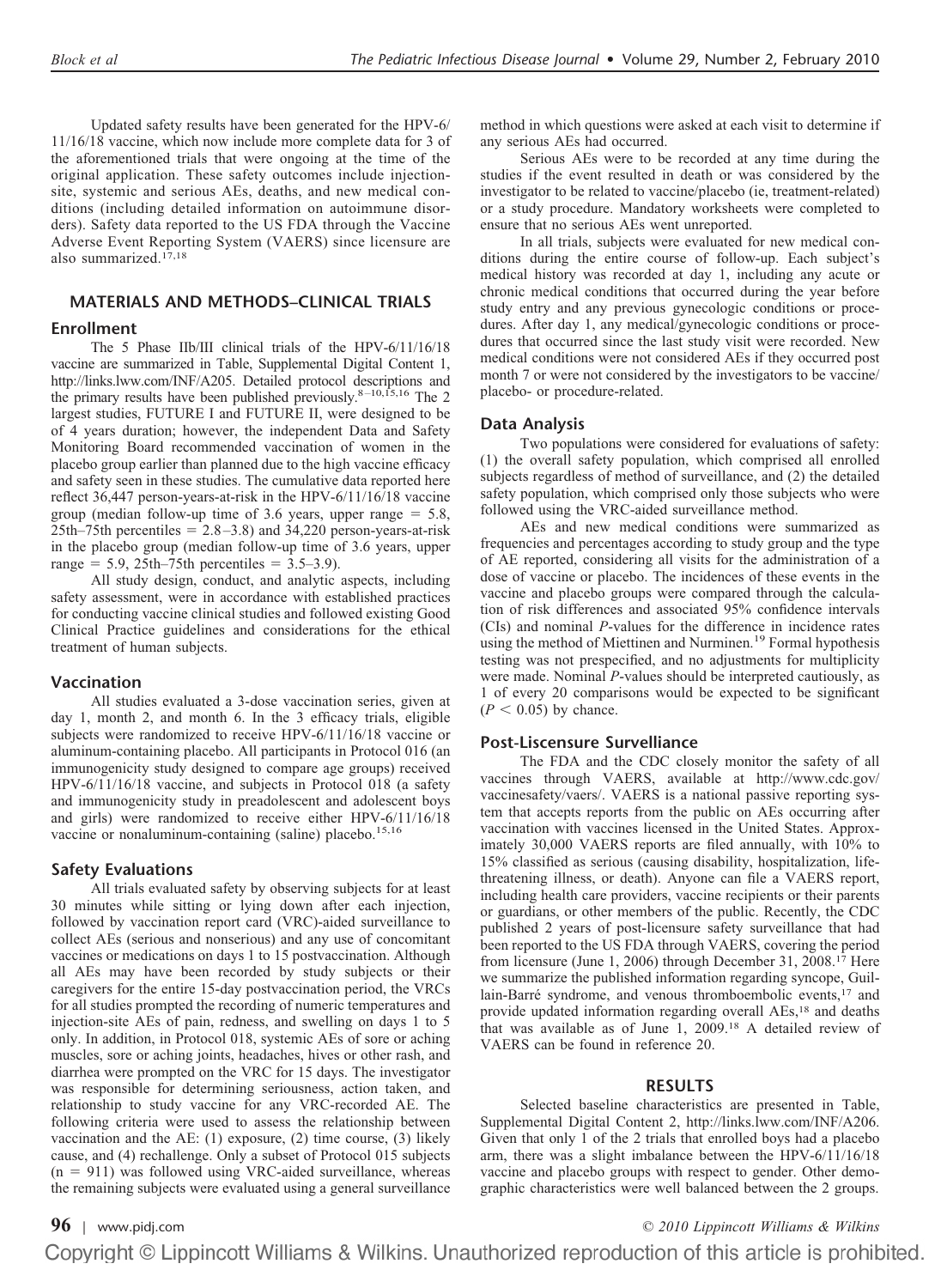Of the 21,514 randomized subjects, 21,464 and 10,224 were included in the overall and detailed safety populations, respectively (Fig. 1). Approximately 47% of subjects in the overall safety population were aged 19 years or younger and 24% were in the 9 to 17-year-old age range.

### **Overall Safety Population**

### **AE-Related Study Discontinuations**

Forty-two subjects ( $n = 24$  vaccine [0.2%];  $n = 18$  placebo [0.2%]) in the overall safety population had early study discontinuations because of an AE. As seen in Table, Supplemental Digital Content 3, http://links.lww.com/INF/A207, 17 of these discontinuations were attributed to a treatment-related AE ( $n = 10$ ) vaccine  $[0.1\%]$ ; n = 7 placebo  $[0.1\%]$ ). Twenty early discontinuations were due to a serious AE ( $n = 11$  vaccine [0.1%];  $n = 9$ placebo  $[0.1\%]$ ), with one deemed treatment-related (hypersensitivity/placebo group).

### **Serious AEs and Deaths**

No significant difference in the rates of serious systemic AEs (Table 1) were noted between vaccine and placebo recipients (risk difference =  $-0.16$ , 95% CI =  $-0.44$  to 0.12,  $P = 0.253$ ). No significant differences between the vaccine and placebo groups were found across the system organ classes listed in Table 1 (*P* 0.05 for all comparisons). For those categories where the number of serious AEs was greater than 5 in either the vaccine or placebo group, a numerically higher percentage of HPV-6/11/16/18 vaccine recipients reported infections.

Six serious systemic AEs among 5 recipients of HPV-6/11/ 16/18 vaccine were determined by the investigator to be vaccinerelated (Table 1). The serious systemic AEs were recurrent vaginal hemorrhage, bronchospasm, gastroenteritis, ulcerative colitis, and a combination of hypertension and headache. Two placebo subjects reported serious systemic AEs determined to be possibly treatmentrelated: hypersensitivity, and chills/headache/fever. Each of these subjects recovered from the serious AE(s) except for the subject who developed ulcerative colitis, which was reportedly ongoing at the end of the study. For detailed narratives please see Table, Supplemental Digital Content 4, http://links.lww.com/INF/A208. One subject in the HPV-6/11/16/18 vaccine group had a serious injection-site AE that was deemed probably vaccine-related: injection-site joint movement impairment and pain (onset 1 day postdose 2 and lasting 5 months). One serious AE of anaphylactic reaction occurred in the placebo group which was attributed to administration of ceftriaxone (not treatment related).

Eighteen study subjects who received  $\geq 1$  dose of vaccine  $(n = 11 [0.1\%])$  or placebo  $(n = 7 [0.1\%])$  died during the 5 studies (note: there were 5 additional deaths reported in ongoing studies that are not included in this report and 1 death that was reported after the completion of Protocol 018). All deaths were classified by the investigator as not related to study treatment/ procedures. Road traffic accidents  $(n = 7)$  and suicide  $(n = 3)$ accounted for over half of the deaths. The causes of the remaining 8 fatalities were as follows (treatment group/relative day of onset following the last dose): pneumonia/sepsis (vaccine/625 days),



a Including only the approved formulation (GARDASIL), thereby excluding Protocol 007 subjects who received quadrivalent HPV vaccine with higher virus-like particle or aluminum doses than the approved formulation (n=552) or Protocol 016 subjects who received quadrivalent HPV vaccine with lower virus-like particle doses than the approved formulation (n=1524).

 $b$  16 subjects randomized to vaccine (n=14) or placebo (n=2) who received non-compliant vaccination regimens (mixed regimens of vaccine and placebo) were excluded from the overall safety analysis population.

<sup>c</sup> Includes subjects who used a vaccination report card to record adverse experiences occurring after each vaccination visit; this surveillance method was used in all studies but only at selected sites in Protocol 015 (spontaneous reporting was used by the 11,240 Protocol 015 participants who were not given vaccination report cards).

## **FIGURE 1.** Safety populations: detailed safety and overall safety.

## *© 2010 Lippincott Williams & Wilkins* [www.pidj.com](http://www.pidj.com) <sup>|</sup> **97**Copyright © Lippincott Williams & Wilkins. Unauthorized reproduction of this article is prohibited.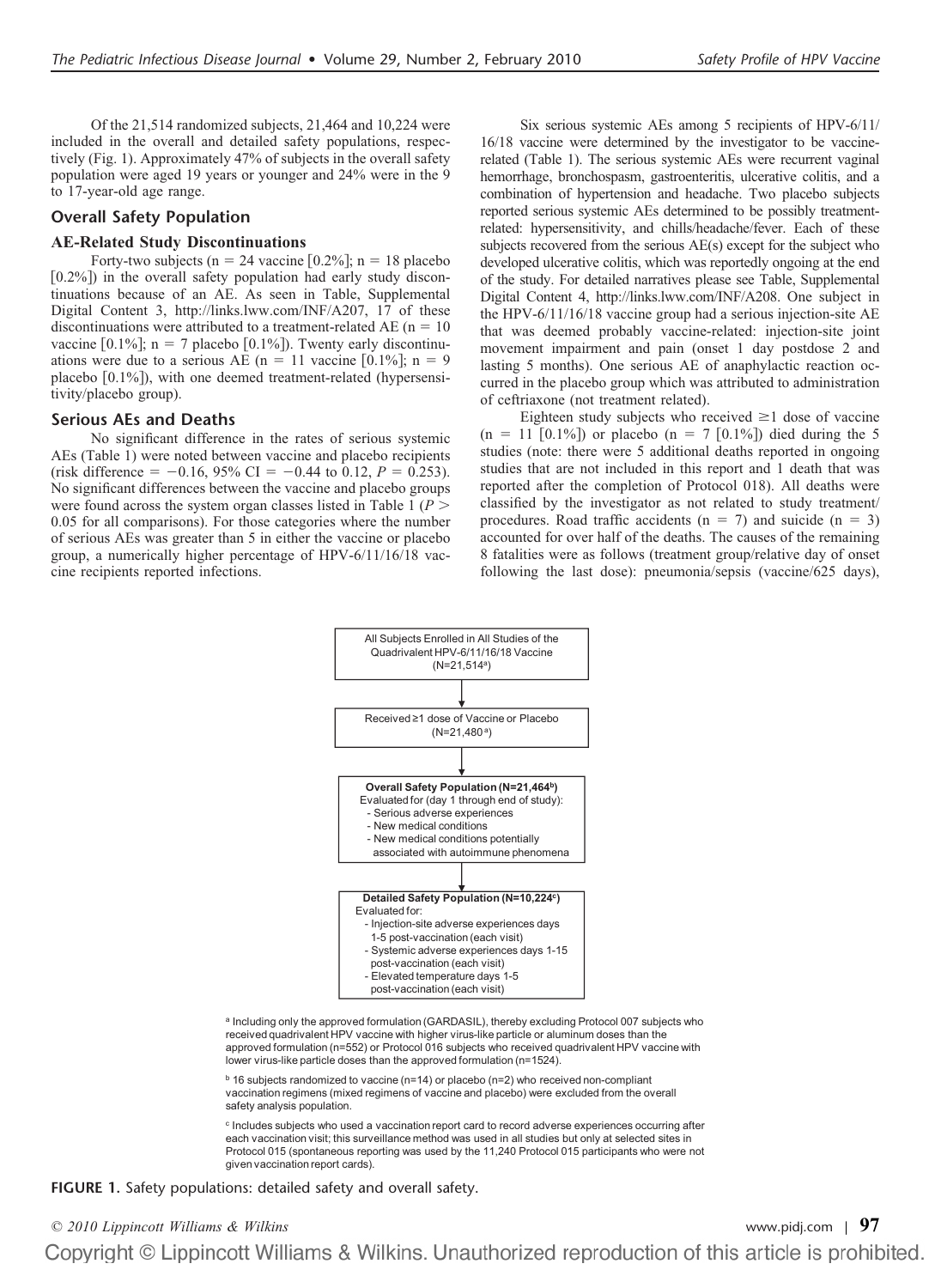|                                                                         | HPV-6/11/16/18 Vaccine<br>$(N = 11,778)$ |        |                                   |        | Placebo Nonaluminum Containing +<br>Aluminum-Containing<br>$(N = 9686)$ |        |                                   |        |
|-------------------------------------------------------------------------|------------------------------------------|--------|-----------------------------------|--------|-------------------------------------------------------------------------|--------|-----------------------------------|--------|
|                                                                         | All Serious<br>AEs                       |        | Treatment-<br>$Related^{\dagger}$ |        | All Serious<br>AEs                                                      |        | Treatment-<br>$Related^{\dagger}$ |        |
|                                                                         | n                                        | $(\%)$ | n                                 | $(\%)$ | n                                                                       | $(\%)$ | $\mathbf n$                       | $(\%)$ |
| No. of subjects with follow-up<br>System organ class                    | 11,641                                   |        |                                   |        | 9578                                                                    |        |                                   |        |
| Blood/lymphatic system                                                  | 3                                        | (0.03) |                                   |        | $\mathbf{0}$                                                            | (0.0)  |                                   |        |
| Cardiac                                                                 | 3                                        | (0.03) |                                   |        |                                                                         | (0.01) |                                   |        |
| Gastrointestinal                                                        | 4                                        | (0.03) | $\mathbf{1}$                      | (0.01) | $\boldsymbol{2}$                                                        | (0.02) |                                   |        |
| General                                                                 | $\Omega$                                 | (0.0)  |                                   |        | $\overline{2}$                                                          | (0.02) | $\mathbf{1}$                      | (0.01) |
| Hepatobiliary                                                           | $\overline{2}$                           | (0.02) |                                   |        | $\theta$                                                                | (0.0)  |                                   |        |
| Immune system                                                           | $\Omega$                                 | (0.0)  |                                   |        | $\overline{2}$                                                          | (0.02) | $\mathbf{1}$                      | (0.01) |
| Infections/infestations                                                 | 22                                       | (0.2)  | $\mathbf{1}$                      | (0.01) | 14                                                                      | (0.1)  |                                   |        |
| Injury/poisoning/procedural                                             | 26                                       | (0.2)  |                                   |        | 32                                                                      | (0.3)  |                                   |        |
| Metabolism/nutrition                                                    | $\overline{2}$                           | (0.02) |                                   |        | $\mathbf{0}$                                                            | (0.0)  |                                   |        |
| Musculoskeletal/connective tissue                                       | $\mathbf{1}$                             | (0.01) |                                   |        | $\,2$                                                                   | (0.02) |                                   |        |
| Neoplasms benign malignant, unspecified<br>(including cysts and polyps) | $\mathbf{1}$                             | (0.01) |                                   |        | 1                                                                       | (0.01) |                                   |        |
| Nervous system                                                          | 5                                        | (0.04) | $\mathbf{1}$                      | (0.01) | 5                                                                       | (0.05) | $\mathbf{1}$                      | (0.01) |
| Pregnancy/puerperium/perinatal                                          | 34                                       | (0.3)  |                                   |        | 38                                                                      | (0.4)  |                                   |        |
| Psychiatric                                                             | 3                                        | (0.03) |                                   |        | $\boldsymbol{2}$                                                        | (0.02) |                                   |        |
| Renal/urinary                                                           | $\overline{2}$                           | (0.02) |                                   |        | $\overline{2}$                                                          | (0.02) |                                   |        |
| Reproductive system/breast                                              | $\overline{4}$                           | (0.03) | 1                                 | (0.01) | 4                                                                       | (0.04) |                                   |        |
| Respiratory/thoracic/mediastinal                                        | 5                                        | (0.04) | $\mathbf{1}$                      | (0.01) | 4                                                                       | (0.04) |                                   |        |
| Skin/subcutaneous tissue                                                |                                          | (0.01) |                                   |        |                                                                         | (0.01) |                                   |        |
| Vascular                                                                | 4                                        | (0.03) | $\mathbf{1}$                      | (0.01) | $\boldsymbol{2}$                                                        | (0.02) |                                   |        |
| Total number of subjects with a serious systemic AE                     | 107                                      | (0.9)  | 5                                 | (0.04) | 103                                                                     | (1.1)  | $\boldsymbol{2}$                  | (0.02) |
| Total number of subjects with a serious injection site AE               | $\mathbf{1}$                             | (0.01) | 1                                 | (0.01) | $\Omega$                                                                | (0.0)  | $\theta$                          | (0.0)  |

## **TABLE 1.** Serious AEs\* by System Organ Class: Overall Safety Population

\*Denominator indicates number of subjects with follow-up. A subject may have had 1 serious AE but is counted only once in each row. *P* 0.05 for all comparisons. † Determined by the investigator to be possibly, probably, or definitely related to the vaccine/placebo.

pancreatic cancer (vaccine/578 days), infective thrombosis/myocarditis/septic shock (vaccine/359 days), arrhythmia (vaccine/27 days), pulmonary embolism (vaccine/20 days), convulsion/overdose from nonstudy medication (vaccine/4 days), asphyxia (placebo/256 days), and pulmonary embolism (placebo/202 days).

## **New Medical Conditions**

New medical conditions were not considered AEs if they occurred post month 7 or were not determined by the investigators to be vaccine/placebo- or procedure-related. The proportions of subjects reporting new medical conditions by system organ class are shown in Table, Supplemental Digital Content 5, http://links.lww.com/INF/A209. Differences (nominal *P* 0.05) were noted for 9 categories with a higher incidence observed in the placebo group for 8 of the 9 categories. The single category where the vaccine group had a higher incidence was injury/ poisoning/procedural conditions and the specific condition that was reported with the highest frequency was joint sprain (0.82% vaccine; 0.56% placebo). Overall, the most common specific medical conditions were all of an infectious nature, namely vaginal candidiasis (11% vaccine; 14% placebo), bacterial vaginosis (10% vaccine; 12% placebo), nasopharyngitis (9% vaccine; 9% placebo), and urinary tract infection (9% vaccine; 11% placebo). Additional specific medical conditions with an incidence  $\geq 5\%$ were influenza (5% vaccine; 6% placebo), headache (6% vaccine; 5% placebo), and vaginal discharge (6% vaccine; 8% placebo). The vaccine group had one case of 6th cranial nerve paralysis of unknown cause (reported 18 months after dose 3); and one case of pseudoparalysis of 24 hours duration (reported 30 months after dose 3). Tongue paralysis which was attributed to metoclopramide, occurred in one placebo recipient (reported 18 months after dose 3).

Anaphylactic reaction and anaphylactic shock were reported as a new medical condition in 7 subjects (5 vaccine; 2 placebo) and 2 subjects (2 vaccine), respectively. In the 7 vaccine recipients, 5 had attributable causes: ibuprofen (6 months postdose 3), naproxen sodium (12 months postdose 3), gentamicin (18 months postdose 3), nuts (42 months postdose 3), and buckwheat (30 months postdose 3). The remaining 2 cases had unknown causes (21 months and 42 months postdose 3). Of the 2 reported events of anaphylactic reaction in the placebo group, each was due to an unknown cause (both 18 months postdose 3).

The proportions of subjects who reported new medical conditions potentially indicative of an autoimmune phenomenon after day 1 was 2.4% in both vaccination groups (Table, Supplemental Digital Content 6, http://links.lww.com/INF/A210). The most common autoimmune conditions were arthralgia (1.0% vaccine; 1.0% placebo), hypothyroidism (0.3% vaccine; 0.4% placebo), and psoriasis (0.1% vaccine; 0.2% placebo). Differences (nominal  $P < 0.05$ ) were noted between the vaccine and placebo groups for thyroiditis (8 vaccine; 1 placebo), rheumatoid arthritis (5 vaccine; 0 placebo), and proteinuria (9 vaccine; 1 placebo). Rates for each of these conditions in the vaccine group were  $<$  0.1%

## **Detailed Safety Population**

## **Temperature Elevations**

A higher proportion of vaccine recipients compared with placebo recipients (11% vs. 10%) recorded a maximum temperature of  $\geq 37.8$ °C ( $\geq 100$ °F) oral or oral equivalent (*P* < 0.05). Temperature elevations of  $\geq 38.9^{\circ}$ C ( $\geq 102^{\circ}$ F) were reported by 1.5% and 1.0% of vaccine and placebo recipients, respectively.

**98** | [www.pidj.com](http://www.pidj.com) *© 2010 Lippincott Williams & Wilkins*Copyright © Lippincott Williams & Wilkins. Unauthorized reproduction of this article is prohibited.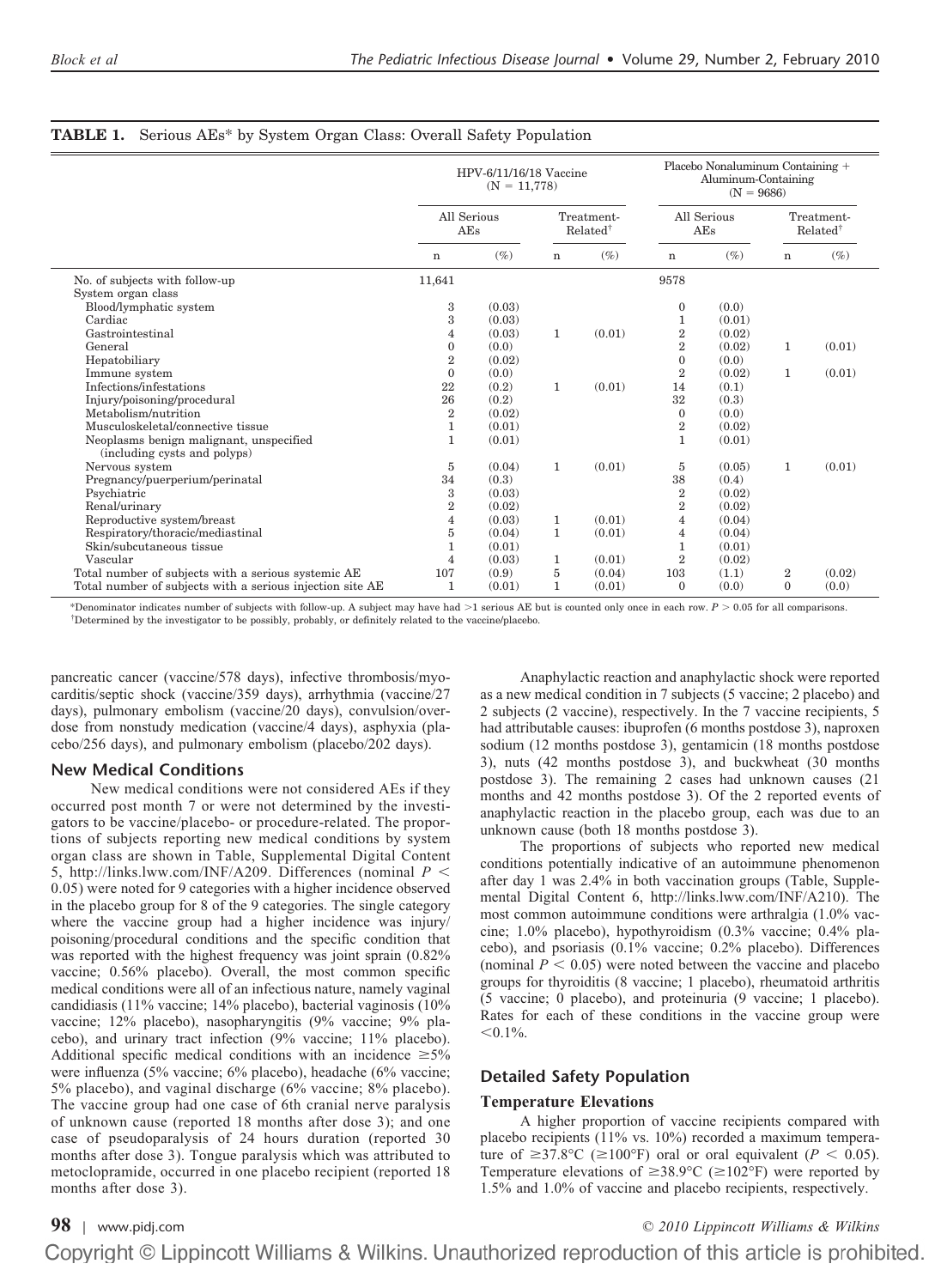### **Injection-Site and Systemic AEs**

In both vaccine and placebo recipients, pain, swelling, and erythema were the most commonly reported injection-site AEs (Table 2). The proportion of subjects reporting an injection-site AE within 5 days after any vaccination was higher in vaccine recipients compared with aluminum-  $(83\%$  vs.  $77\%$ ,  $P < 0.05$ ) or nonaluminum-containing (83% vs.  $49\%, P \le 0.05$ ) placebo recipients. Most injection-site AEs reported in vaccine recipients were mild-to-moderate in intensity (78%). Across all 3 doses, vaccine recipients were more likely to report injection-site AEs of severe intensity compared with placebo recipients  $(4\% \text{ vs. } 2\%, P \le 0.05)$ .

Table, Supplemental Digital Content 7, http://links.lww.com/INF/A211, presents the number and percentage of subjects with any systemic clinical adverse experience (incidence  $\geq 1\%$  in one or more vaccination groups) reported within 15 days after any vaccination visit, categorized by system organ class. The proportions of subjects who reported a systemic adverse experience were comparable among the vaccination groups. Comparing vaccine with placebo, the most common systemic adverse experiences were headache (26% vs. 28%), pyrexia (13% vs. 11%), and nausea (6% vs. 6%). Syncope was reported in 0.3% versus 0.4% of vaccine and placebo recipients, respectively, of which 0.1% versus 0.2% was considered vaccine-related. Three subjects in the vaccine group and 2 subjects in the placebo group had nontreatment related vasovagal syncope. One subject in the placebo had treatment-related vasovagal syncope.

### **VAERS Post-Licensure Surveillance Summary**

As of June 1, 2009, more than 25 million doses of HPV-6/ 11/16/18 vaccine had been distributed in the United States. Since June 8, 2006 (date of US vaccine licensure) and June 1, 2009,

## **TABLE 2.** Injection-Site AEs<sup>\*</sup> With Incidence  $\geq 1\%$  (Days 1 to 5 Following Any Vaccination, Detailed Safety Population)

|                              | HPV-6/11/16/18 Vaccine<br>$(n = 6160)$ |         | Placebo (Nonaluminum<br>Containing)<br>$(n = 594)$ |                          | Placebo (Aluminum-<br>Containing)<br>$(n = 3470)$ |                          |  |
|------------------------------|----------------------------------------|---------|----------------------------------------------------|--------------------------|---------------------------------------------------|--------------------------|--|
|                              | $\mathbf n$                            | $(\%)$  | $\mathbf n$                                        | $(\%)$                   | $\mathbf n$                                       | $(\%)$                   |  |
| $\geq$ 1 injection site AE   | 5030/6069                              | (82.9)  | 289/584                                            | (49.5)                   | 2638/3410                                         | (77.4)                   |  |
| <b>Bruising</b>              | 156/6069                               | (2.6)   | 13/584                                             | (2.2)                    | 110/3410                                          | (3.2)                    |  |
| Mild                         | 132/6069                               | (2.2)   | 11/584                                             | (1.9)                    | 99/3410                                           | (2.9)                    |  |
| Moderate                     | 20/6069                                | (0.3)   | 2/584                                              | (0.3)                    | 11/3410                                           | (0.3)                    |  |
| Severe                       | 4/6069                                 | (0.1)   | 0/584                                              | (0.0)                    | 0/3410                                            | (0.0)                    |  |
| Postdose 1                   | 2/6068                                 | (< 0.1) |                                                    | $\overline{\phantom{0}}$ | $\overline{\phantom{0}}$                          | $\overline{\phantom{0}}$ |  |
| Postdose 2                   | 0/5961                                 | (0.0)   |                                                    |                          |                                                   |                          |  |
| Postdose 3                   | 2/5837                                 | (< 0.1) |                                                    |                          |                                                   | $\overline{\phantom{0}}$ |  |
| Erythema <sup>†‡§</sup>      | 1432/6069                              | (23.6)  | 77/584                                             | (13.2)                   | 629/3410                                          | (18.4)                   |  |
| Mild                         | 1201/6069                              | (19.8)  | 71/584                                             | (12.2)                   | 556/3410                                          | (16.3)                   |  |
| Moderate                     | 171/6069                               | (2.8)   | 6/584                                              | (1.0)                    | 59/3410                                           | (1.7)                    |  |
| Severe                       | 53/6069                                | (0.9)   | 0/584                                              | (0.0)                    | 14/3410                                           | (0.4)                    |  |
| Postdose 1                   | 15/6068                                | (0.2)   |                                                    |                          | 9/3410                                            | (0.3)                    |  |
| Postdose 2                   | 17/5961                                | (0.3)   |                                                    |                          | 2/3351                                            | (< 0.1)                  |  |
| Postdose 3                   | 24/5837                                | (0.4)   |                                                    |                          | 3/3295                                            | (< 0.1)                  |  |
| $Pain^{\dagger \ddagger \P}$ | 4935/6069                              | (81.3)  | 265/584                                            | (45.4)                   | 2572/3410                                         | (75.4)                   |  |
| Mild                         | 3259/6069                              | (53.7)  | 229/584                                            | (39.2)                   | 1903/3410                                         | (55.8)                   |  |
| Moderate                     | 1523/6069                              | (25.1)  | 33/584                                             | (5.7)                    | 623/3410                                          | (18.3)                   |  |
| Severe                       | 152/6069                               | (2.5)   | 3/584                                              | (0.5)                    | 46/3410                                           | (1.3)                    |  |
| Postdose 1                   | 47/6068                                | (0.8)   | 1/584                                              | (0.2)                    | 12/3410                                           | (0.4)                    |  |
| Postdose 2                   | 57/5961                                | (1.0)   | 1/564                                              | (0.2)                    | 18/3351                                           | (0.5)                    |  |
| Postdose 3                   | 75/5837                                | (1.3)   | 1/559                                              | (0.2)                    | 21/3295                                           | (0.6)                    |  |
| Paraesthesia <sup>†</sup>    | 22/6069                                | (0.4)   | 10/584                                             | (1.7)                    | 5/3410                                            | (0.1)                    |  |
| Mild                         | 19/6069                                | (0.3)   | 10/584                                             | (1.7)                    | 4/3410                                            | (0.1)                    |  |
| Moderate                     | 3/6069                                 | (< 0.1) | 0/584                                              | (0.0)                    | 1/3410                                            | (< 0.1)                  |  |
| Severe                       | 0/6069                                 | (0.0)   | 0/584                                              | (0.0)                    | 0/3410                                            | (0.0)                    |  |
| $Pruritus^{\dagger}$         | 167/6069                               | (2.8)   | 5/584                                              | (0.9)                    | 97/3410                                           | (2.8)                    |  |
| Mild                         | 136/6069                               | (2.2)   | 5/584                                              | (0.9)                    | 81/3410                                           | (2.4)                    |  |
| Moderate                     | 30/6069                                | (0.5)   | 0/584                                              | (0.0)                    | 13/3410                                           | (0.4)                    |  |
| Severe                       | 1/6069                                 | (< 0.1) | 0/584                                              | (0.0)                    | 3/3410                                            |                          |  |
|                              |                                        |         |                                                    |                          |                                                   | (0.1)                    |  |
| Postdose 1                   | 1/6068                                 | (< 0.1) |                                                    | $\overline{\phantom{0}}$ | 2/3410                                            | (0.1)                    |  |
| Postdose 2                   | 0/5961                                 | (0.0)   |                                                    |                          | 0/3351                                            | (0.0)                    |  |
| Postdose 3                   | 0/5837                                 | (0.0)   |                                                    | $\overline{\phantom{0}}$ | 1/3295                                            | (< 0.1)                  |  |
| Swelling <sup>†‡  </sup>     | 1469/6069                              | (24.2)  | 45/584                                             | (7.7)                    | 540/3410                                          | (15.8)                   |  |
| Mild                         | 1086/6069                              | (17.9)  | 39/584                                             | (6.7)                    | 444/3410                                          | (13.0)                   |  |
| Moderate                     | 261/6069                               | (4.3)   | 5/584                                              | (0.9)                    | 75/3410                                           | (2.2)                    |  |
| Severe                       | 116/6069                               | (1.9)   | 1/584                                              | (0.2)                    | 21/3410                                           | (0.6)                    |  |
| Postdose 1                   | 32/6068                                | (0.5)   | 0/584                                              | (0.0)                    | 6/3410                                            | (0.2)                    |  |
| Postdose 2                   | 48/5961                                | (0.8)   | 0/564                                              | (0.0)                    | 8/3351                                            | (0.2)                    |  |
| Postdose 3                   | 52/5837                                | (0.9)   | 1/559                                              | (0.2)                    | 8/3295                                            | (0.2)                    |  |

\*Denominator indicates number of subjects with follow-up for the specific adverse experience. A subject may have had >1 injection site AE, or >1 severe injection site AE, but is counted only once in each row.

<sup>†</sup>Vaccine versus nonaluminum containing placebo, *P* value <0.05, unadjusted for multiple comparisons.

 $\ddot{\phi}$ Vaccine versus Aluminum containing placebo, *P* value <0.05, unadjusted for multiple comparisons.

 ${}^{\$}$ For erythema, the severity was unknown for 7 vaccine recipients. Intensity was measured in size (inches): mild (0 to  $\leq$ 1), moderate (>1 to  $\leq$ 2), severe (>2). ¶For pain, the severity was unknown for 1 vaccine recipient.

For swelling, the severity was unknown for 6 vaccine recipients. Intensity was measured in size (inches): mild (0 to  $\leq$ 1), moderate (>1 to  $\leq$ 2), severe (>2).

*© 2010 Lippincott Williams & Wilkins* [www.pidj.com](http://www.pidj.com) <sup>|</sup> **99**Copyright © Lippincott Williams & Wilkins. Unauthorized reproduction of this article is prohibited.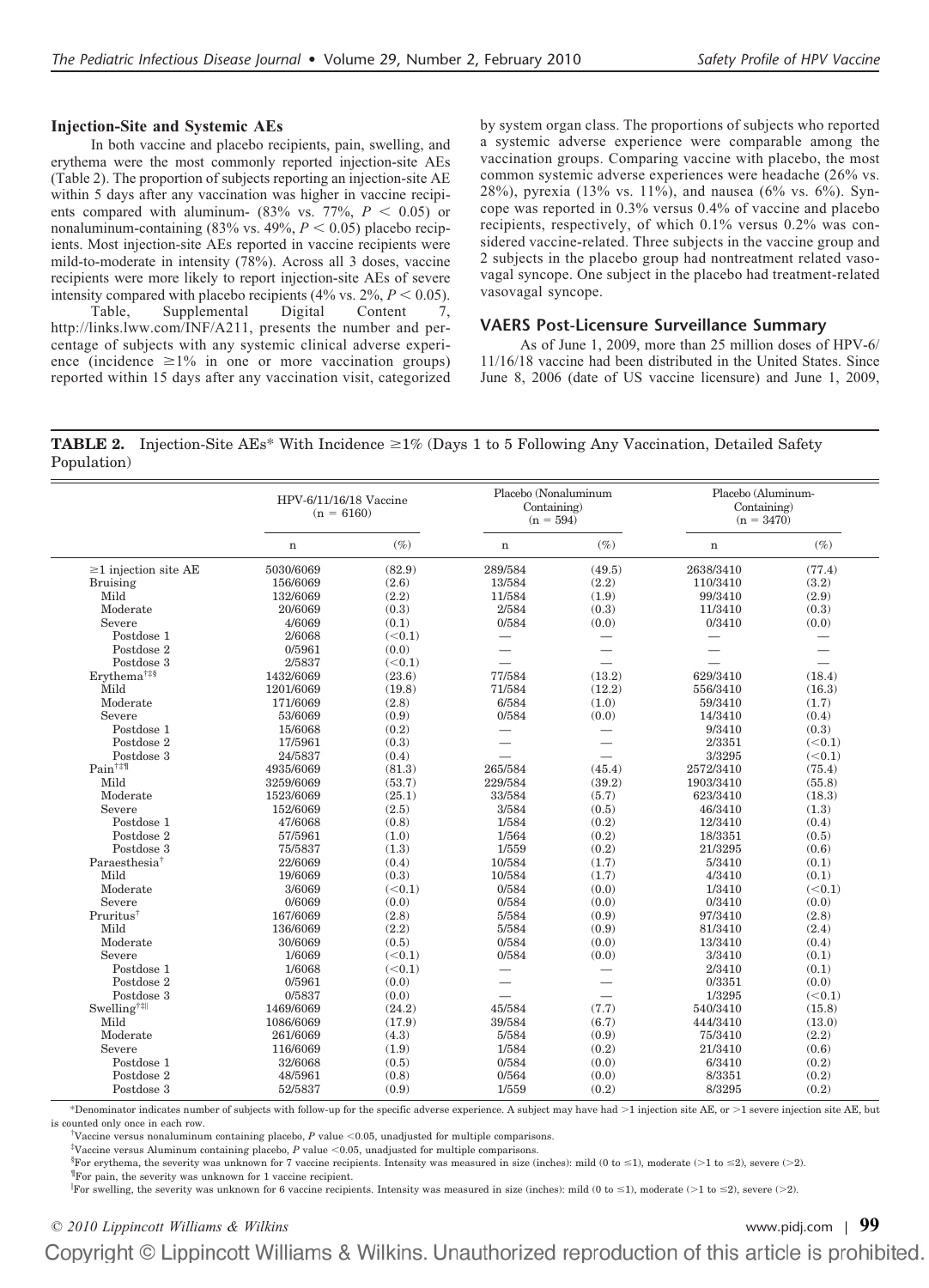VAERS had received 14,072 reports of AEs after HPV-6/11/16/18 vaccination.18 Of these, 93% were nonserious reports, including fainting, pain, and swelling at the injection site, headache, nausea, and fever.

Serious AEs were defined by the Code of Federal Regulations as hospitalization, death, permanent disability, life threatening illness, or certain other medically important conditions. A confirmed case was defined as a report that met the case definition, but was not necessarily associated with the vaccination. The serious AEs which were summarized included deaths, Guillain-Barré Syndrome (GBS), and blood clots. VAERS had received 43 US reports of death following HPV-6/11/16/18 vaccination as of June 1, 2009 (26 confirmed, 9 still under investigation and 8 unconfirmed due to no identifiable patient information). In the 26 reports confirmed, the CDC noted no unusual pattern or clustering of the deaths to suggest vaccine causality.18 The time of death after vaccination ranged from 2 to 405 days.<sup>17</sup>

GBS is a rare disorder that occurs in 1 to 2 out of every 100,000 adolescents per year.18 VAERS had received 42 reports of GBS after HPV-6/11/16/18 vaccination.<sup>17</sup> Most of the reports could not be confirmed or did not meet the case definition.<sup>17</sup> Of the 12 cases that met the Brighton case definition, 6 reported concomitant vaccination with meningococcal conjugate vaccine, and 6 were administered HPV-6/11/16/18 vaccine alone.<sup>21</sup> The CDC reports show a temporal association only, without evidence to support a causal relationship to vaccination. As of December 31, 2008, there were 56 reports of venous thromboembolism (VTE) after vaccination with 31 reports with sufficient information for clinical review.17 The CDC reported that there is increased reporting of VTE compared with what has been found for other vaccines, but noted that 28 of the 31 cases (90%) had a known risk factor for blood clots, such as taking oral contraceptives. The background rates of venous thromboembolism among oral contraceptive users (aged  $14-29$  years) is 21 to 31 per 100,000 woman years.<sup>22</sup>

As of December 31, 2008, VAERS has received 1896 reports of syncope with 5% of reports coded as serious.<sup>17</sup> The most commonly associated symptoms in serious reports of syncope were loss of consciousness, dizziness, headache, nausea, vomiting, fall, and head injury.

### **DISCUSSION**

This report summarizes the available data from clinical trials of more than 20,000 male and female adolescents and women aged 9 to 26 years with up to 5.8 years (median  $=$  3.6 years) of follow-up. In addition, passive surveillance is reported for up to 3 years post-licensure with more than 25 million doses distributed in the United States. HPV-6/11/16/18 vaccination was generally well tolerated in the clinical trials. Among the serious AEs reported, the vaccine and placebo groups were comparable with respect to the overall incidence and types of serious AEs. The proportions of subjects reporting new medical conditions were comparable between vaccine and placebo recipients, with no safety signals identified regarding allergic reactions or other immune-mediated conditions. Vaccine was associated with higher incidences of injection-site AEs and transient low-grade fevers than aluminumcontaining placebo, but few subjects discontinued vaccination due to an AE in the clinical trials. Based on review of the available post-licensure safety information, the FDA and CDC concluded the vaccine continues to be safe and effective, and its benefits continue to outweigh its risks.<sup>23</sup>

Our data confirms that aluminum-based adjuvants are associated with higher rates of transient injection site AEs—shortcomings which are offset by their benefits in priming the immune system.<sup>24</sup> The HPV-6/11/16/18 vaccine contains a proprietary

adjuvant which is currently used in other vaccines (ie, COMVAX, PedvaxHIB, and VAQTA) which have been distributed globally in over 300 million doses. Based on the notable relative differences in injection-site AE incidences between nonaluminum placebo recipients and the aluminum placebo recipients, particularly with respect to pain and swelling, a high proportion of the injection-site reactions observed with the HPV-6/11/16/18 vaccine clearly stem from the aluminum adjuvant.

Pediatric and adolescent episodes of postvaccination syncope, including cases associated with convulsion, have been described in the literature for several vaccines.<sup>25–29</sup> In the clinical trials, we observed syncope in equal rates in the vaccine (0.1%) and placebo (0.2%) arms although it should be noted that in clinical trials, patients were observed for 30 minutes postvaccination and generally remained in a seated position during this time. In Australia, a mass hysterical response to vaccination in schoolaged girls has been reported.<sup>30</sup> In the post-licensure surveillance using VAERS, the CDC noted an increased reporting of syncope compared with other vaccines given to females of the same age.<sup>17</sup> Recognizing a heightened propensity for immediate postvaccination syncope among adolescents and young adults, since 2006 the Advisory Committee on Immunization Practice has recommended that a 15-minute postvaccination observation period be strongly considered for this patient population, regardless of the type of vaccine being administered.<sup>28</sup>

Rare and potentially serious AEs may not emerge during clinical trial experiences involving a limited number of people. Pharmacoviligance relies on the collection, management, and assessment of safety data by regulatory authorities such as the FDA and the European Medicines Agency. Of the 14,072 reports that VAERS has received for the HPV-6/11/16/18 vaccine since licensure, 7% were reports of serious AEs, about half of the average for individual vaccines overall. In Australia, where vaccine uptake is more than 80%, rare cases of anaphylaxis (2.6 events per 100,000 doses) and no cases of anaphylactic shock have been observed.<sup>31</sup> Others analyses have provided further support for the rareness of anaphylaxis and other serious AEs after administration of millions of doses of this vaccine.<sup>31,32</sup>

The clinical trial and postmarketing safety analyses were accompanied by some limitations. VRC-aided surveillance was not applied to subjects outside of North America in the largest clinical trial (FUTURE II). Hypotheses regarding specific systemic clinical adverse experiences or new medical conditions were not specified a priori. Nominal *P*-values, which were not adjusted for multiplicity, should be interpreted cautiously as 1 of every 20 comparisons would be expected to be significant  $(P < 0.05)$  by chance. As noted, for 8 of the 9 new medical conditions system organ classes for which the nominal  $P$  value was  $\leq 0.05$ , the incidence was higher in the placebo group than in the vaccine group, indicating that the differences were likely due to chance. Passive postlicensure surveillance systems such as VAERS provide useful information on trends in vaccine safety. However, because the US does not have a national registry for immunization and vaccination, VAERS cannot report the total number of people who have received the HPV-6/11/16/18 vaccine. In addition, judgments about causality (whether the vaccine was truly responsible for an AE) cannot be made from VAERS reports because of incomplete information and lack of a control group. This is exemplified by a recent large-scale cohort study which was undertaken to anticipate events that might be mistakenly assumed to be caused by HPV immunization.<sup>33</sup> Using a database of female adolescents (n = 214,896) and young adults ( $n = 221,472$ ) followed in the pre-HPV vaccine era (2005), Siegrist et  $al<sup>33</sup>$  identified the most frequent immune-mediated conditions, ie, those most likely to be tempo-

**100** | [www.pidj.com](http://www.pidj.com) *© 2010 Lippincott Williams & Wilkins*

Copyright © Lippincott Williams & Wilkins. Unauthorized reproduction of this article is prohibited.